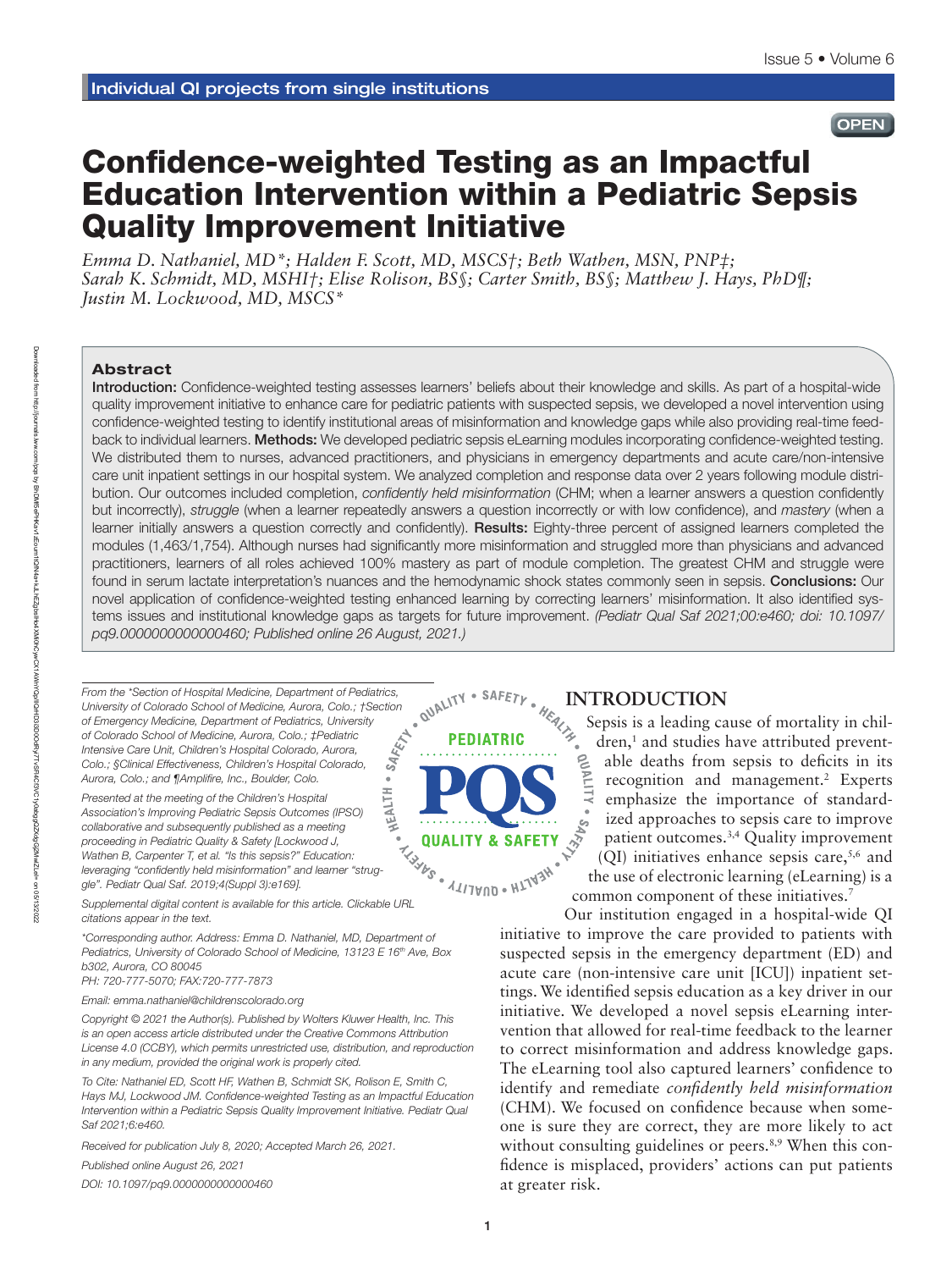This project's objectives were to (1) provide education on pediatric sepsis to frontline care-team members while introducing them to our QI interventions and (2) identify systems issues to highlight areas of opportunity for ongoing improvement. Although other studies have demonstrated the value of eLearning in pediatric sepsis,<sup>7</sup> this report aims to describe our experience applying confidence-weighted testing to enhance learning.10,11 To the extent that our initiative was successful, the principles we used in developing and evaluating our intervention could be incorporated in future education components of other QI initiatives to optimize learning and identify specific areas of local misinformation that could inform subsequent improvement efforts.

# **METHODS**

The study was approved for conduct as nonhuman subject's research by the study site's Organizational Research Risk and Quality Improvement Review Panel.

## *Context*

The study occurred at a free-standing, quaternary care, academic children's hospital with on-site ICUs (pediatric, cardiac, and neonatal). The hospital system also incorporates 3 smaller community hospitals without on-site ICUs. The admitting acute care/non-ICU services at our largest hospital include general pediatrics/hospital medicine, hematology/oncology, pulmonology, gastroenterology/liver, surgical subspecialties, and several other medical subspecialties (for the remainder of this report, we refer to these services/units as "acute care"). Bedside nurses generally work in specific units, with only a small subset floating between units. Pediatric residents rotate on all ED and nonsurgical acute care units for 1 month at a time. The institution's sepsis initiative has focused efforts on the ED and acute care inpatient units.

## *Intervention*

Local pediatric sepsis experts developed the educational content by reviewing national pediatric sepsis guidelines,<sup>3</sup> published sepsis educational goals,<sup>12</sup> and institution-specific sepsis practices. We developed the modules in collaboration with a proprietary eLearning platform (Amplifire, Boulder, Colo.) and housed them within our institutional learning management system (LMS). Amplifire is an eLearning platform that uses an adaptive algorithm to detect and correct misinformation and knowledge gaps in learners within question-based educational modules. Our LMS (Cornerstone, Santa Monica, Calif.) facilitates online courses and registration for instructor-led training. For this module, the online training through Amplifire was assigned to individual learners and monitored for completion within our LMS.

We created 3 modules to best address the differences in practice between clinical units: (1) ED module; (2) acute care inpatient module; and (3) pediatric resident

module (hybrid containing content from both the ED and acute care inpatient modules). All modules shared 11 core learning objectives and included an additional 10–16 questions tailored to the specific clinical unit (i.e., ED, acute care inpatient, or pediatric resident hybrid). The core learning objectives covered general sepsis knowledge. Simultaneously, the additional unit-specific questions familiarized the learner with the relevant sepsis tools and processes introduced as part of the QI initiative. We assigned the same module to all learners (bedside nurses, advanced practitioners, and physicians) within the same clinical unit to promote a unified approach amongst care-team members. The modules presented questions in a multiple-choice format using various question stems, including basic tests of knowledge, advanced applications of concepts and best practices, and interactive case descriptions that required learners to identify the best course of action (**see Appendix A, Panels 1, 2, and 3,** Panel 1. Screenshots of one question from the eLearning module in vivo displaying functionality with the incorporation of confidence-weighted testing. Learners continue to re-see questions answered incorrectly and/or without confidence later on as they progress through the module until they answer all questions correctly and confidently. Panel 2. Example of complete educational content for one question (same as Panel 1) from the eLearning module, including question stem and learning objectives for correct and incorrect selections. Panel 3. Sample of five question stems from combined ED and acute care module. Panel 4. *Previously published in Pediatric Quality & Safety as meeting proceeding (doi: 10.1097/ pq9.0000000000 000159): "*Heat map showing the distribution of confidently held misinformation (CHM) and learner Struggle. Areas of highest CHM and Struggle are highlighted with a red circle. […] For the CHM heat map on the left, individual questions are on the horizontal axis (from highest to lowest CHM, left to right) and individual learners on the vertical axis (from lowest to highest CHM, bottom to top). […] For Struggle, individual questions are on the horizontal axis (from highest to lowest Struggle, left to right) and individual learners on the vertical axis (from lowest to highest Struggle, bottom to top)"1 , **Supplemental Digital Content 1,** *[http://links.](http://links.lww.com/PQ9/A299) [lww.com/PQ9/A299](http://links.lww.com/PQ9/A299)*).

Each question first diagnosed the learner's mastery of its learning objective before providing any educational content; asking questions before providing instruction prepares the brain to learn.13 By presenting the questions in multiple-choice format, we could provide instruction on incorrect and correct responses, which provided additional educational opportunities beyond the question's specific learning objective.14 The novelty of this eLearning intervention lies in the incorporation of confidence-weighted testing; learners identified their confidence level in each answer choice ("I am sure," "I am unsure," or "I don't know yet"). Confidence-weighted testing improves learning of the material and increases learners' knowledge of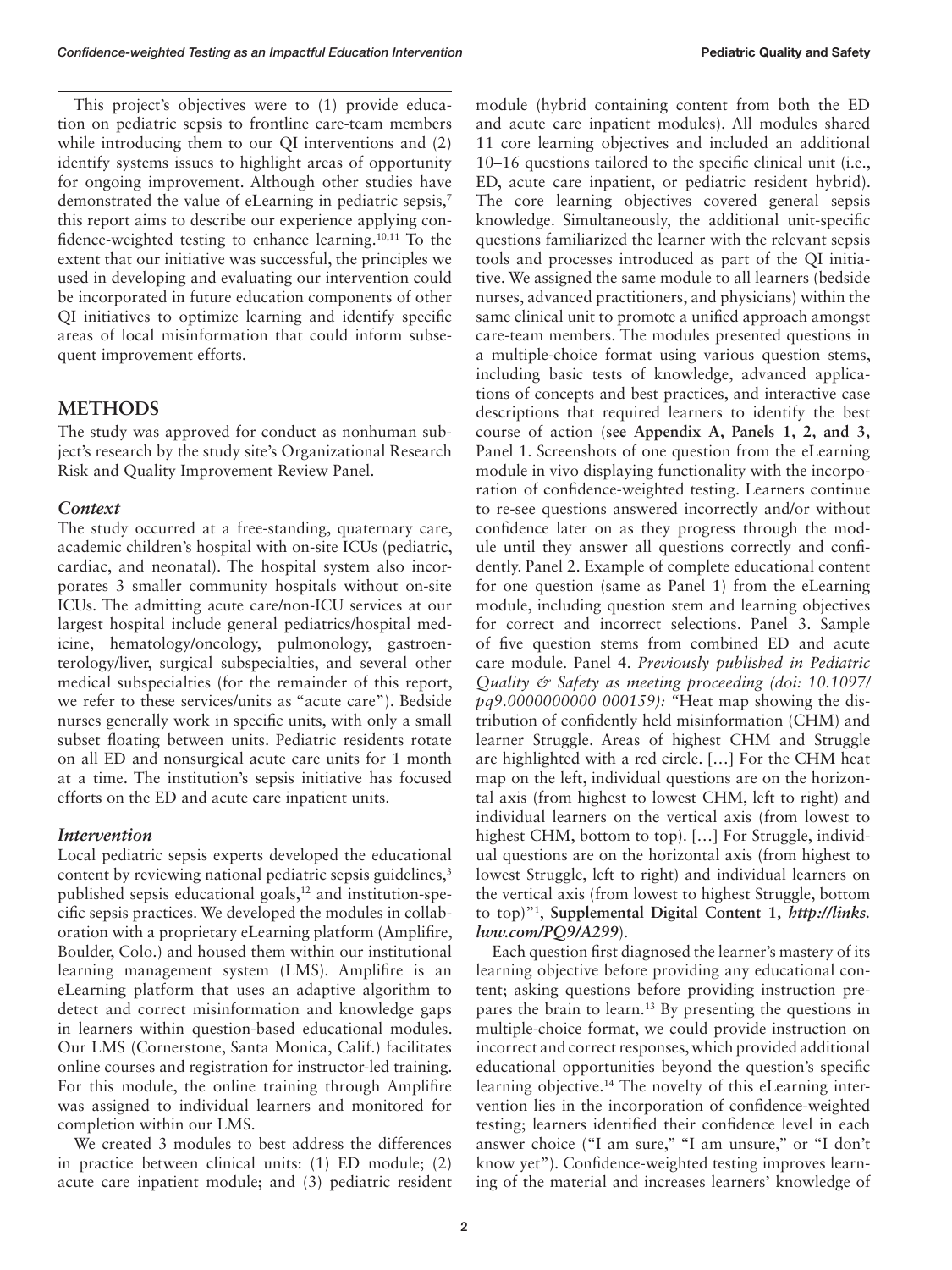educational content tied to both correct and incorrect answer choices for each question.10,11 Additionally, it allows for individualized feedback to optimize the learner's time and knowledge acquisition. For example, when a learner confidently answers a question correctly, no additional instruction or corrective feedback is provided during the module because it would not improve learning.15 Conversely, low-confidence correct answers and incorrect answers are accompanied by delayed instruction and corrective feedback, which improves learning.<sup>16,17</sup> All questions with incorrect or unsure responses were repeated throughout the module until Amplifire's algorithms determined that mastery had been achieved. The algorithms managed the delays between attempt and correction and between repetition of the question to allow as much forgetting as possible without making the question impossible to answer again.<sup>18</sup> This approach optimizes the cognitive benefit from the delay between learning events.19 From the nature of the learner's responses over time, the algorithms determine whether mastery has been achieved; in all cases, each question is answered confidently and correctly at least once.<sup>20</sup>

Previously hired bedside nurses, advanced practitioners (nurse practitioners and physician's assistants), attending physicians, and pediatric residents in the ED and acute care inpatient units completed the module in January 2018. New residents and newly hired nurses, advanced practitioners, and attending physicians subsequently completed the module on an ongoing basis through December 2019. The module was not distributed to staff in ICUs.

#### *Data Source and Measures*

We collected completion and response data for 2 years from January 1, 2018, through December 31, 2019. We obtained learner demographic and module completion data directly from the institutional LMS, and Amplifire provided response data.

Learner demographic data included role (bedside nurse, advanced practitioner, attending physician, or pediatric resident), work location (free-standing children's hospital or community hospital), and work unit (ED, acute care inpatient unit, or both). The "both" work unit corresponded to the hybrid module provided to the pediatric residents. We combined advanced practitioners and physicians into a single "provider" role variable for the logistic and linear regression analyses described below.

We treated module completion as a dichotomous (yes/ no) variable for each learner.

Response data included Amplifire metrics that consider both the accuracy and level of confidence of learner responses to individual questions (Table 1). We specifically evaluated three: CHM, struggle, and mastery. *CHM* occurs when a learner's initial response to a question is confident and wrong. The percentage of questions a learner encounters initially in a CHM state defines that learner's *% CHM*. This metric also describes content; the percentage of *learners* who are initially in a CHM state

#### Table 1. Description of Amplifire Metrics

*CHM*: A learner answered confidently and incorrectly the first time presented with the question

*Significant struggle:* Learner answered incorrectly or with uncertainty at least twice before mastering the question (1+ nonprogress attempts) *Mastery*: A learner answered confidently and correctly the first time

presented with the question

Each metric can be summarized at the learner level (eg, the proportion of questions answered by an individual learner that fulfilled metric criteria) and the question level (eg, the proportion of learners for an individual question that fulfilled metric criteria).

defines a *question's* % CHM. Learner struggle occurs when a learner is not initially correct and/or confident, *and* the pedagogical feedback does not cause the learner to become correct and confident on the next attempt. In our analysis, we defined *struggle* as any time a learner has one or more *nonprogress attempts*. As with CHM, we determined *% struggle*, which can describe a question or a learner. *Mastery* occurs when a learner's initial response to a question is confident and correct. Like CHM and struggle, the *% mastery* can describe a question or a learner. Completion of the module requires ultimately answering all questions correctly and with confidence. We treated all three of these metrics *(% CHM, % struggle,* and *% mastery*) as continuous variables between 0% and 100%.

#### *Analysis*

We evaluated associations between demographics and module completion using descriptive and inferential statistics, including chi-square tests. We excluded the 140 pediatric residents from the subsequent analyses because they worked throughout the hospital system, and so we could not stratify their data by work unit or location. We performed multivariable logistic regression analyses to evaluate the association of learner work unit, role, and work location with module completion.

The distributions of % CHM, % struggle, and % mastery were visualized as histograms, which indicated nonnormality. The percentage of questions per learner demonstrating CHM, struggle, and mastery were then summarized and stratified by learner work unit, role, and work location as medians with interquartile ranges. The stratified populations were compared using Mann– Whitney U tests. We evaluated the association between learner work unit, role, work location, and % CHM, % struggle, and % mastery using linear regression analysis.

# **RESULTS**

### *Module Completion*

In total, 83% of assigned care-team members completed the modules (1,463/1,754) between January 1, 2018, and December 31, 2019. Learners required a mean of 29 minutes to complete the ED module, 25 minutes for the resident hybrid module, and 24 minutes for the acute care inpatient module. Each learner saw each item a mean of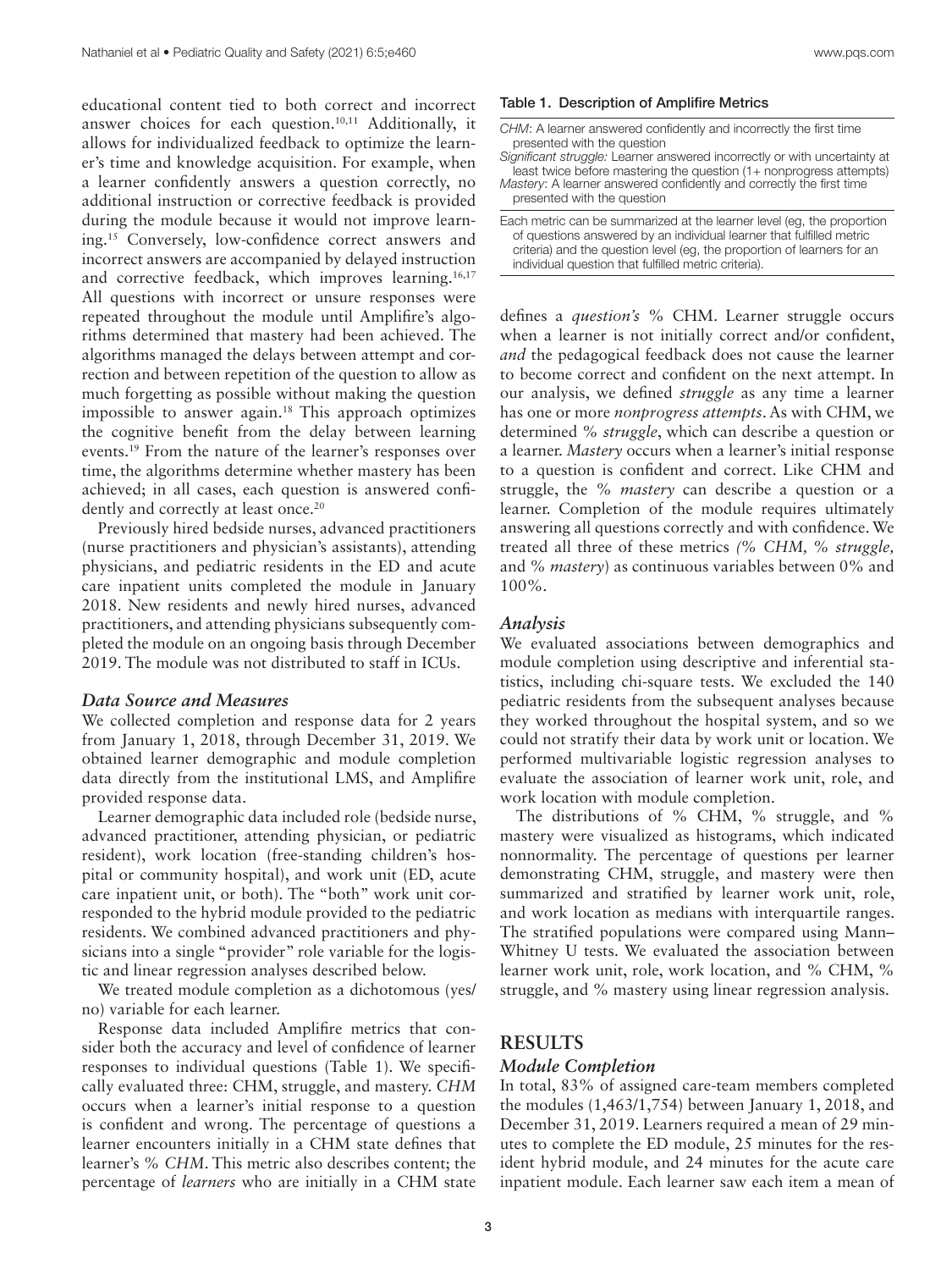1.72 times before the algorithms determined that mastery had been attained.

Table 2 shows the learner pool and module completion characteristics, stratified by work unit (ED, acute care inpatient, or both), role, and work location (free-standing children's hospital or community hospital). For ED, 93% of assigned care-team members completed their assigned module (402/433), including 89% of physicians (94/106), 88% of advanced practitioners (56/64), and 96% of nurses (252/263). For acute care inpatient, 82% of assigned care-team members completed their assigned module (974/1,181), including 52% of physicians (141/270), 58% of advanced practitioners (80/138), and 97% of nurses (753/773). For pediatric residents, 62% completed their assigned module (87/140).

Module completion was higher in the ED (93%) than in acute care inpatient units (82%) and for bedside nurses (97%) than for providers (64%). These results remain statistically significant after adjusting for covariates in multivariable logistic regression analyses, including all 1,614 eligible nonresident learners in the ED and acute care inpatient units. Care-team members who completed their assigned module had four times the odds of being from the ED than from acute care inpatient units (aOR 3.8, *P* < 0.001) and 20 times the odds of being a bedside nurse than a provider (aOR 20.0, *P* < 0.001). We found no significant association between work location and completion.

## *Learner Responses*

A total of 1,376 nonresident learners from ED and non-ICU units completed their assigned modules (Table 2), of whom 1,320 (96%) had a complete response and demographic data after merging our two data sources. Table 3 shows comparisons of median % CHM, % mastery, and % struggle between demographic groups for those learners with a complete response and demographic dataset.

The linear regression analysis revealed that % CHM was higher by 5.8% for ED compared to acute care inpatient unit care-team members (95% CI 4.7–6.9), 1.3% for bedside nurses compared to providers (95% CI 0.2–2.4), and 1.8% for community hospital compared to free-standing children's hospital care-team members (95% CI 0.6–3.0).

The % struggle was higher by 1.5% for ED than acute care inpatient unit care-team members (95% CI 0.8–2.3) and 2.7% for bedside nurses compared to providers (95% CI 2.0–3.5). We found no significant relationship between % struggle and work location.

The % mastery was higher by 8.3% for acute care inpatient unit compared to ED care-team members (95% CI 5.6–10.9), 12.2% for providers compared to bedside nurses (95% CI 9.6–14.8), and 3.1% for community hospital compared to free-standing children's hospital careteam members (95% CI 0.25–6.0).

Figure 1 shows the core questions' learning objectives common to all 3 modules, along with their associated CHM and struggle. As shown in the figure, there was overlap in CHM and struggle, with areas of highest CHM and struggle centered around (1) the misconception that tourniquet use in routine blood draws creates substantial false elevations in lactate and (2) awareness of the hemodynamic shock states commonly seen in sepsis. Additionally, high CHM was seen in understanding the importance of early antibiotic delivery in patients with septic shock.

## **DISCUSSION**

This project successfully provided education to frontline care-team members as part of a QI initiative using educational theory to optimize its impact. We simultaneously identified opportunities for ongoing improvement and focused education using eLearning enhanced by confidence-weighted testing. This approach optimized knowledge attainment and skill acquisition for the individual learner by providing real-time feedback based on the learner's knowledge and confidence, which translates to the correction of the learner's deficits and improved knowledge retention.

Although this study is cross-sectional rather than longitudinal, the eLearning platform collects data over time in the learner's path to knowledge acquisition for each

| <b>Learner Demographics</b>                               | All Assigned, n (%)   | Did Not Complete, n (%) | Completed, n (%)       | P              |  |
|-----------------------------------------------------------|-----------------------|-------------------------|------------------------|----------------|--|
| Total modules assigned<br>Work unit                       | 1,754 (100)           | 291 (100)               | 1,463 (100)            | N/A<br>< 0.001 |  |
| ED.                                                       | 433 (25)              | 31(11)                  | 402 (27)               |                |  |
| Acute care inpatient<br>Both (pediatric resident hybrid)* | 1,181 (67)<br>140 (8) | 207 (70)<br>53 (18)     | 974 (67)<br>87 (62)    |                |  |
| Role                                                      |                       |                         |                        | < 0.001        |  |
| Bedside nurse<br>Advanced practitioner†                   | 1.036 (59)<br>202(12) | 31(11)<br>66 (23)       | 1,005 (69)<br>136 (9)  |                |  |
| Attending physician†                                      | 376 (21)              | 141 (48)                | 235(16)                |                |  |
| Pediatric resident*<br>Work location                      | 140 (8)               | 53 (18)                 | 87(6)                  | < 0.001        |  |
| Free-standing children's hospital<br>Community hospital   | (80) 406.<br>348 (20) | 267 (92)<br>24(8)       | 1,139 (78)<br>324 (93) |                |  |
| *Excluded from regressions.                               |                       |                         |                        |                |  |

Table 2. Characteristics of Learner Pool and Module Completion Stratified by Work Unit, Role, and Work Location

†Combined as "provider" in regressions.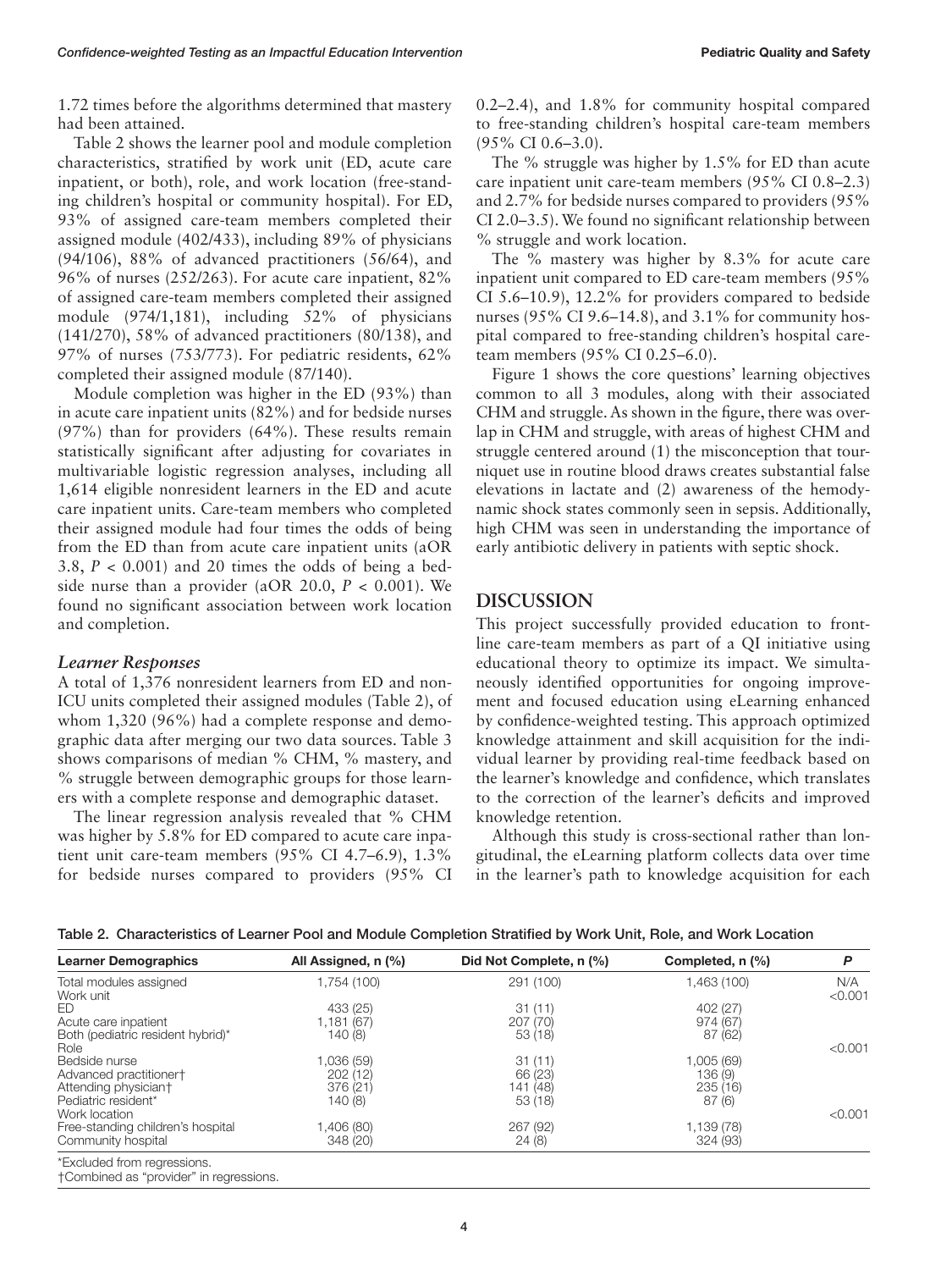| Table 3. Comparison of Median % CHM, % Struggle, and % Mastery* |  |  |  |
|-----------------------------------------------------------------|--|--|--|
|                                                                 |  |  |  |

| <b>Learner Demographics</b>          | $n$ (%)   | $%$ CHM.<br>Median (IQR) | P       | % Struggle,<br>Median (IQR) | P       | % Mastery,<br>Median (IQR) | P       |
|--------------------------------------|-----------|--------------------------|---------|-----------------------------|---------|----------------------------|---------|
| Total                                | ,320(100) | 9.5(4.8, 17.4)           |         | 0(0, 4.8)                   |         | 61.9 (42.9, 76.1)          |         |
| Work unit                            |           |                          | < 0.001 |                             | 0.41    |                            | < 0.001 |
| ED.                                  | 388 (29)  | 13.0 (8.7, 21.7)         |         | 4.4(0, 8.7)                 |         | 56.5 (39.1, 69.6)          |         |
| Acute care inpatient                 | 932(71)   | 9.5(4.8, 14.3)           |         | 0(0, 4.8)                   |         | 61.9 (42.9, 76.2)          |         |
| Role                                 |           |                          | 0.48    |                             | < 0.001 |                            | < 0.001 |
| Bedside nurse                        | 946 (72)  | 9.5(4.8, 17.4)           |         | 4.4(0, 4.8)                 |         | 57.1 (39.1, 71.4)          |         |
| Provider                             | 374 (28)  | 9.5(4.8, 14.3)           |         | 0(0, 4.4)                   |         | 69.6 (52.4, 81.0)          |         |
| Work location                        |           |                          | < 0.001 |                             | 0.055   |                            | 0.21    |
| Free-standing children's<br>hospital | 1010 (77) | 9.5(4.8, 14.3)           |         | 0(0, 4.8)                   |         | 61.9 (42.9, 76.2)          |         |
| Community hospital                   | 310(23)   | 14.3 (4.8, 21.7)         |         | 4.4(0, 8.7)                 |         | 60.1 (42.9, 73.9)          |         |

Median values were calculated by determining the individual % for each learner (the proportion of questions answered by an individual learner that fulfilled metric criteria) and then calculating the median % across all learners in a given subgroup.

learning objective. The % mastery across all questions for all learners' initial attempts was 62%, suggesting that the learners began the module with an incomplete sepsis knowledge base. Upon completion of the module, all learners had answered 100% of the questions correctly and with full confidence at least once. This result indicates significant knowledge acquisition resulting from the completion of our module.

Another strength of this intervention is its relatively short time to complete (less than 30 minutes on average for all module variants). This finding ensures the modules' accessibility to busy bedside nurses, advanced practitioners, attending physicians, and pediatric residents.

Differing strategies used to distribute the module assignments may explain the higher completion rates in

bedside nurses than other care-team members seen in Table 2. Although we assigned the modules to the entire learner pool using the same LMS, messaging to nurses labeled it mandatory while other provider groups resisted that word. There may also be inherent differences between the groups, perhaps in their perceptions of the usefulness of institutional education, responses to authority, and/or eagerness to learn. Providers may also have felt they had less to gain from completing the modules; the higher mastery and lower struggle seen for providers than bedside nurses support that hypothesis.

We observed higher CHM and struggle in bedside nurses than providers, highlighting a potential need to educate bedside nurses further. This observation may be driven by differences between groups in their experiences



Fig. 1. Core learning objectives common to all three sepsis modules with the % of learners fulfilling criteria for CHM, learner struggle, and mastery.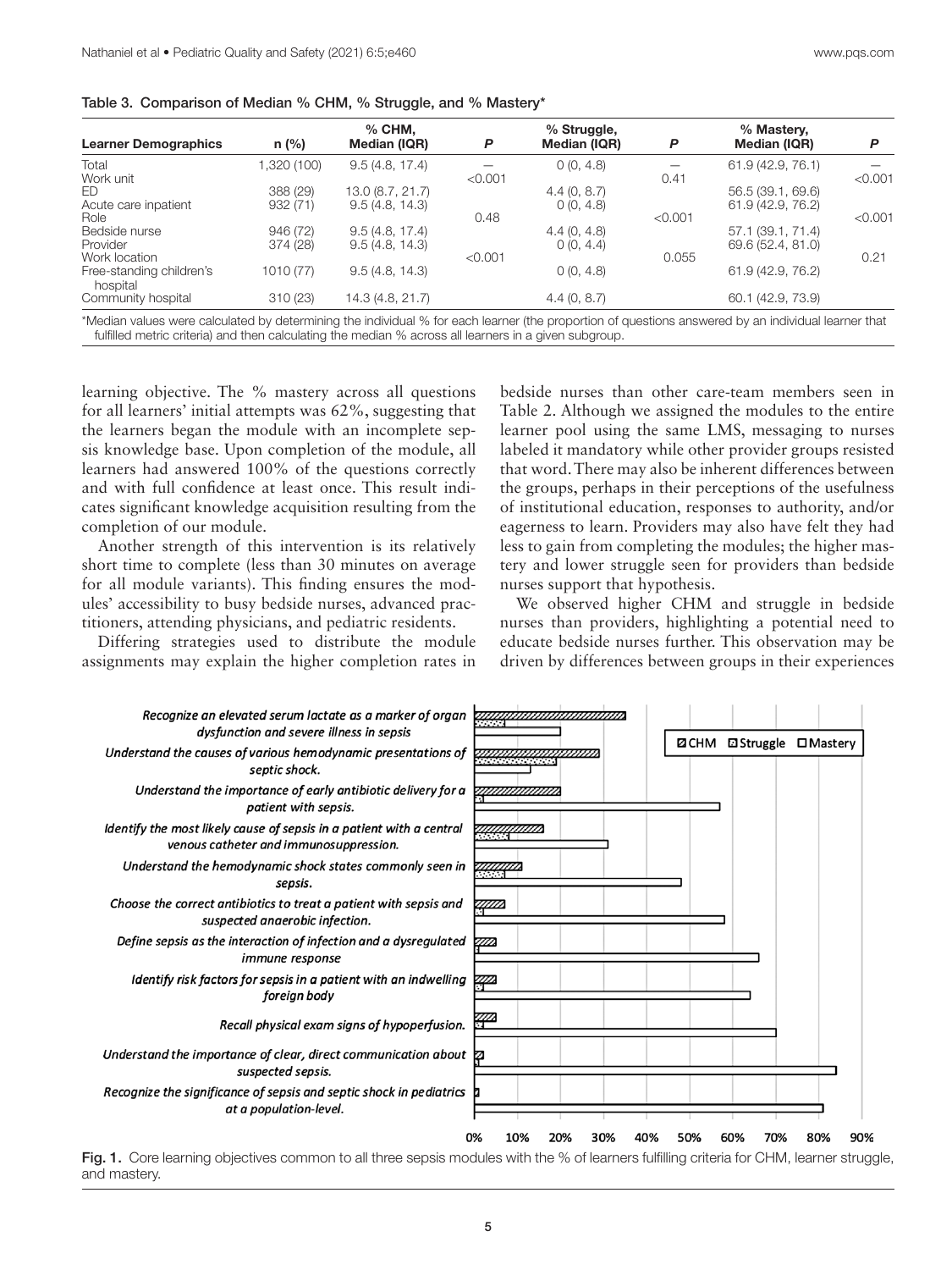and training before the intervention. We also observed higher CHM and struggle in ED compared to acute care inpatient care-team members. This observation is a surprising outcome given the greater frequency at which ED care-team members see patients with sepsis and suspected sepsis compared to acute care inpatient providers. A possible explanation for this finding is that, because they have more real-life experience with sepsis in their clinical practice, ED care-team members may feel more confident in their competence in this area—even when that confidence is misplaced.

Figure 1 shows an advantage of employing confidence-weighted testing to identify firmly held but misdirected beliefs that may be potential sources of near misses and adverse events. The third row of data shows that 57% of learners demonstrated mastery on their first attempt at questions about the importance of early antibiotic delivery for patients with sepsis. The fourth row shows that far fewer learners (31%) had initial mastery regarding causes of sepsis in patients with central venous catheters. Suppose initial mastery was the only determinant of the need for intervention. In that case, one might believe that behavior involving central venous catheters was of greater concern than early antibiotic delivery. But the CHM data reveal otherwise, as fewer learners had CHM about central venous catheters (16%) than antibiotics (20%). Although learners started the module with a more significant knowledge gap around central venous catheters, that was easier to correct than the antibiotics' misinformation. In this way, by identifying areas of highest CHM, our project can help inform future interventions within our broader institutional sepsis initiative (i.e., learning points found in the areas of highest CHM can be re-addressed in other forms in subsequent interventions).

Other studies have similarly shown that eLearning can improve sepsis knowledge.7 One sepsis team demonstrated knowledge gain from their eLearning intervention and improvements in attitude and behavior regarding sepsis among their pediatric providers.<sup>6</sup> Our study adds to these findings by showing the additional benefits of confidence-weighted testing in knowledge gain, skill acquisition, and prioritization of institutional improvement efforts. eLearning allows for individualization of the path to knowledge acquisition within each learner's experience, identifying individual learners in need of focused intervention/remediation, and identifying institutional problem areas as opportunities for targeted QI interventions. Confidence-weighted testing further enhances eLearning by identifying where misconceptions are more likely to become mistakes.

A limitation of this project is the wide range in module completion rates among the targeted audience. Further effort is needed to improve completion rates, especially among providers. The lack of pretest and posttest makes it challenging to compare this to other studies or demonstrate the modules' impact on learner performance and knowledge acquisition. Our study's cross-sectional design

and the simultaneous implementation of competing interventions as part of the broader sepsis improvement initiative prohibit us from isolating this educational module's effect on patient outcomes over time. Additionally, we did not correlate questions within a single learner, so specific learners may drive the associations observed for a single group based on that learner's tendency to answer all questions in a certain way.

# **CONCLUDING SUMMARY**

This QI intervention uses a novel approach to eLearning. We showed that education could effectively be provided to a diverse population (including nurses, physicians, and advanced practitioners) using a unified approach. The use of confidence-weighted testing allowed us to identify differences in knowledge base and acquisition between different hospital units and learner roles. We simultaneously provided education on pediatric sepsis topics while also identifying areas where learners had difficulty changing their beliefs when misguided. This CHM represents areas of risk within the system and opportunities for subsequent improvement efforts.

# **DISCLOSURE**

Dr Hays is an employee of Amplifire, Inc., the proprietary eLearning company with which we collaborated to develop the intervention described herein. Amplifire, Inc. provides Children's Hospital Colorado with a portion of revenue from any licenses sold for modules it helps create, but none of the authors benefit from this arrangement. The remaining authors do not have any individual conflicts of interest or financial disclosures. The other authors have no financial interest to declare in relation to the content of this article.

## **REFERENCES**

- 1. Balamuth F, Weiss SL, Neuman MI, et al. Pediatric severe sepsis in U.S. children's hospitals. *Pediatr Crit Care Med*. 2014;15:798–805.
- 2. Scott HF, Brou L, Deakyne SJ, et al. Lactate clearance and normalization and prolonged organ dysfunction in pediatric sepsis. *J Pediatr*. 2016;170:149–155.e1.
- 3. Davis AL, Carcillo JA, Aneja RK, et al. The American College of Critical care medicine clinical practice parameters for hemodynamic support of pediatric and neonatal septic shock: executive summary. *Pediatr Crit Care Med*. 2017;18:884–890.
- 4. Weiss SL, Peters MJ, Alhazzani W, et al. Executive summary: surviving sepsis campaign international guidelines for the management of septic shock and sepsis-associated organ dysfunction in children. *Pediatr Crit Care Med*. 2020;21:186–195.
- 5. Larsen GY, Mecham N, Greenberg R. An emergency department septic shock protocol and care guideline for children initiated at triage. *Pediatrics*. 2011;127:e1585–e1592.
- 6. Breuer RK, Hassinger AB. Impact of a multidisciplinary sepsis initiative on knowledge and behavior in a pediatric center. *Pediatr Qual Saf*. 2020;5:e267.
- 7. Woods JM, Scott HF, Mullan PC, et al. Using an eLearning module to facilitate sepsis knowledge acquisition across multiple institutions and learner disciplines [published online ahead of print August 23, 2019]. *Pediatr Emerg Care*. doi: 10.1097/PEC.0000000000001902.